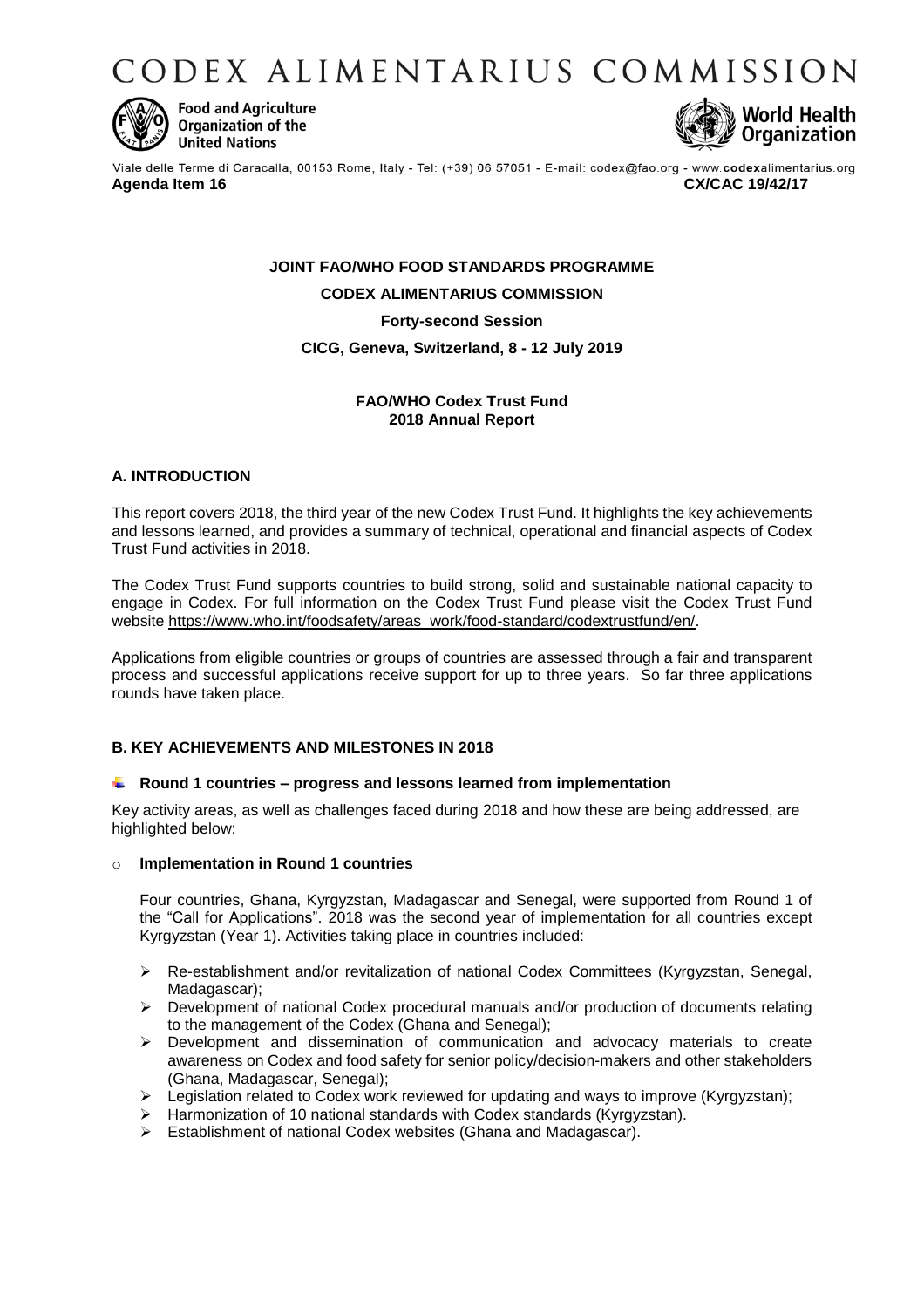# o **Some of the lessons highlighted by countries that were learned from the first phases of project implementation included:**

- Ghana:
	- o The mainstreaming of "twinning" or "peer learning" activities (with the Netherlands) has been highly beneficial and has enriched discussions on the website development and the development of the procedural manual.
- Kyrgyzstan:
	- $\circ$  The importance of identifying, selecting and focusing on Codex committees that are of priority for the country.
	- $\circ$  The importance of participating actively in Codex work through e.g. submissions of proposals in priority Codex committees and working towards results in Codex to address the priority issues faced by the country.
- Madagascar:
	- $\circ$  The importance of giving more time to planning and organizing activities to cover contingencies (e.g. plague outbreak in the country), and to motivate teams and members to participate in activities.
	- $\circ$  Continue research collaboration to fulfil more activities and to engage key ministries to sustain and support activities.
- Senegal:
	- $\circ$  Coordination of the technical committees of the national Codex committee by other ministries helps to ensure greater adoption of Codex activities;
	- $\circ$  Importance of the active role played by consumer associations in lobbying authorities. Authorities are very responsive to requests from consumer associations because they represent advocacy groups.
	- o Importance of engaging stakeholders (laboratories, research centres, universities) to take part in processes to provide data to better support the national Codex committee and Codex scientific bodies in their work.

A separate report on progress in countries and lessons learned can be found on CTF website at [https://www.who.int/foodsafety/areas\\_work/food-standard/codextrustfund/en/index2.html](https://www.who.int/foodsafety/areas_work/food-standard/codextrustfund/en/index2.html)

Challenges faced and how these are being addressed:

*Delays in project implementation*. One major challenge faced in all countries was to implement the projects according to the timelines set out in the summary project documents which provide the "roadmap" for project implementation. Delays were incurred in all countries for different reasons (political, disease outbreak, technical, bureaucratic delays, etc.). These need to be taken into consideration in providing solutions. FAO and WHO have responded by making sure that delays are picked up as early as possible so that they can be addressed in a timely manner. This has required tighter oversight. Other problems are being responded to by making additional technical and project management assistance available to back up the support provided by FAO and WHO project leads.

### **Round 2 countries – preparation for implementation**

The quality of applications improved in Round 2 as judged by the increase in the number of strong applications received as assessed by the Technical Review Group (TRG). The countries supported in from Round 2 of the Call for Applications were announced in the CTF 3<sup>rd</sup> Progress Report (CX/CAC 18/41/19 Add.1) and are as follows: Cabo Verde, Burkina Faso, North Macedonia, Guinea, Honduras, Mali and Rwanda. Bhutan, India and Nepal are being supported through a group project. In 2018 all countries worked with the FAO or WHO lead officer assigned to the project to move from the application to the summary project document which serves as the "roadmap" for project implementation. At the end of 2018 Burkina Faso, Guinea and Honduras had obtained signoff of their summary project document and begun implementation. All countries that applied to the Codex Trust Fund in Round 2 received written feedback from the Codex Trust Fund Secretariat based on the assessment of the TRG. The written feedback is meant to assist countries in improving their applications should the country/group of countries decide to revise and re-submit in a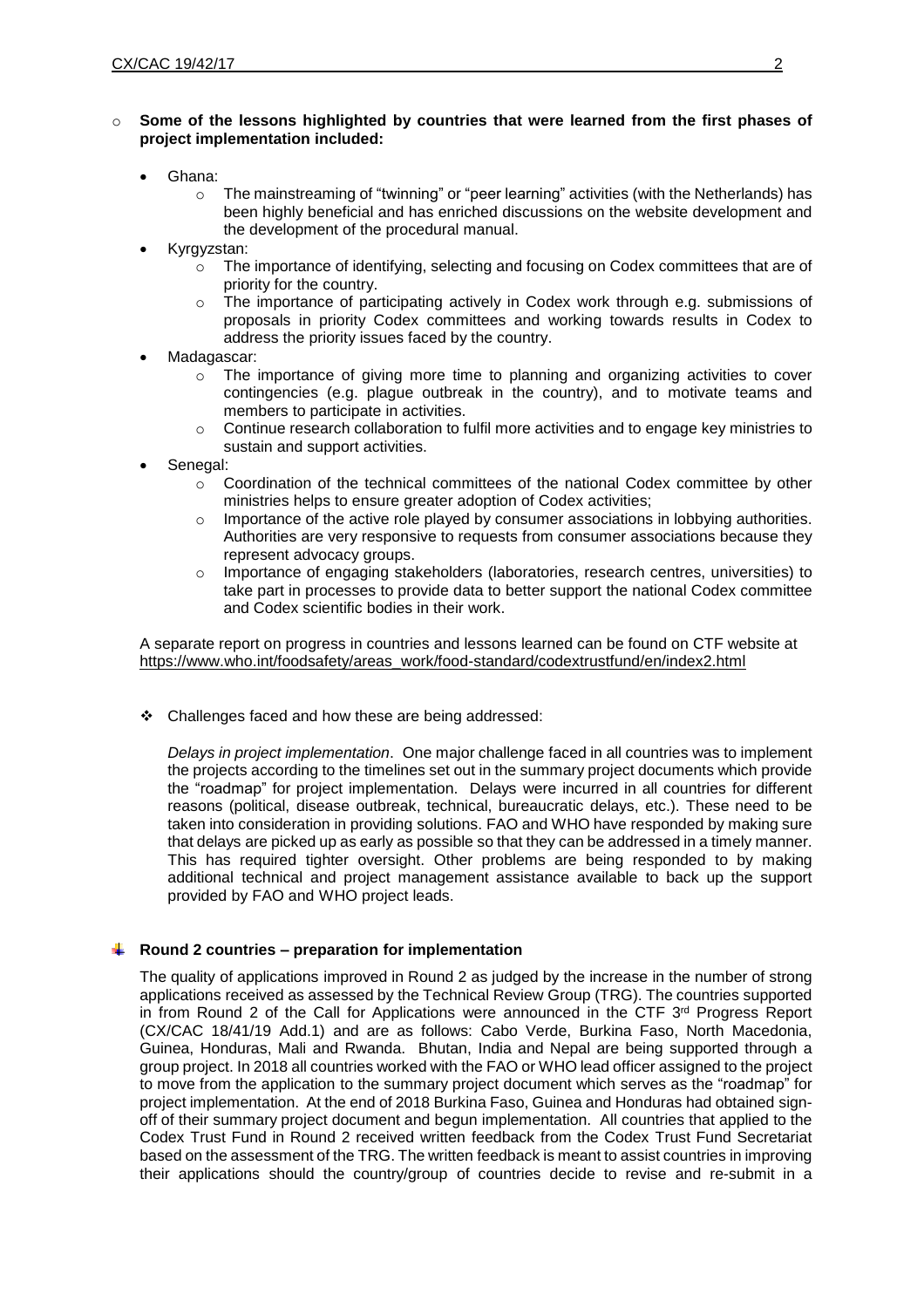subsequent application round. Assistance can also be sought from FAO and WHO regional food safety officers.

Overviews of the results framework for projects based on the summary project documents can be found at [https://www.who.int/foodsafety/publications/CTFcountrysupport/en/.](https://www.who.int/foodsafety/publications/CTFcountrysupport/en/)

Challenges faced and how these are being addressed:

*Helping countries* do robust applications that will lead to transformational projects: In order to try and increase the number of robust applications, the CTF Steering Committee tasked the CTF Secretariat to develop a one-page guide with key questions that countries could use to guide them when preparing applications (see Annex 2).

*Time necessary* to finalize summary project documents: A major challenge faced with Round 2 countries/group was the time that was necessary to move from accepted applications to the finalization and sign-off of summary project documents on which project implementation is based. The CTF Steering Committee addressed this issue in their 37th meeting and measures being taken are reported in the Codex Trust Fund 4<sup>th</sup> Progress Report (CX/CAC 19/42/17 Add.1).

#### **Round 3 "Call for Applications" successfully concluded**

Round 3 of the Call for Applications opened on 15 August 2018 with 105 countries eligible to apply (see Annex 1 for a list of eligible countries). The deadline for submission of applications in the online system was 30 November 2018. In total, 30 applications were received in the on-line system by the deadline. Of these, 28 applications met the pre-screening criteria and were sent to the Technical Review Group for full assessment.

The regional breakdown of individual country and group applications sent for assessment was as follows:

- Africa 14 individual countries and 1 group.
- Asia  $-$  4 individual countries.
- Europe 2 individual countries.
- $LAC 4$  individual countries and 1 group.
- Near East 1 individual country
- SWP 1 individual country

Please see the 4<sup>th</sup> Progress Report for the results of Round 3.

#### **Codex Trust Fund side event at CAC41 highlights activities taking place in countries**

A side event was organized at CAC41 on "Enhancing Engagement in Codex – Examples from Codex Trust Fund supported countries". Over 80 delegations attended the side event which was run as an interactive session. The four countries being supported from Round 1 (Ghana, Kyrgyzstan, Madagascar and Senegal) kicked off the side event by presenting photos of some of their activities and describing to participants what was taking place and why it was important.

Round 1 countries highlighted:

- Kyrgyzstan highlighted activities aimed at securing support for Codex activities with high level policy and decision-makers through organizing awareness-raising events and personal contact.
- $\triangleright$  Increasing understanding of how Codex works for stakeholders. Senegal presented a workshop during which a mock simulation of a Codex meeting had been organized for members of the National Codex Committee. The Codex Contact Point in Madagascar emphasized the importance of explain the importance of Codex to producers and exporters of key products.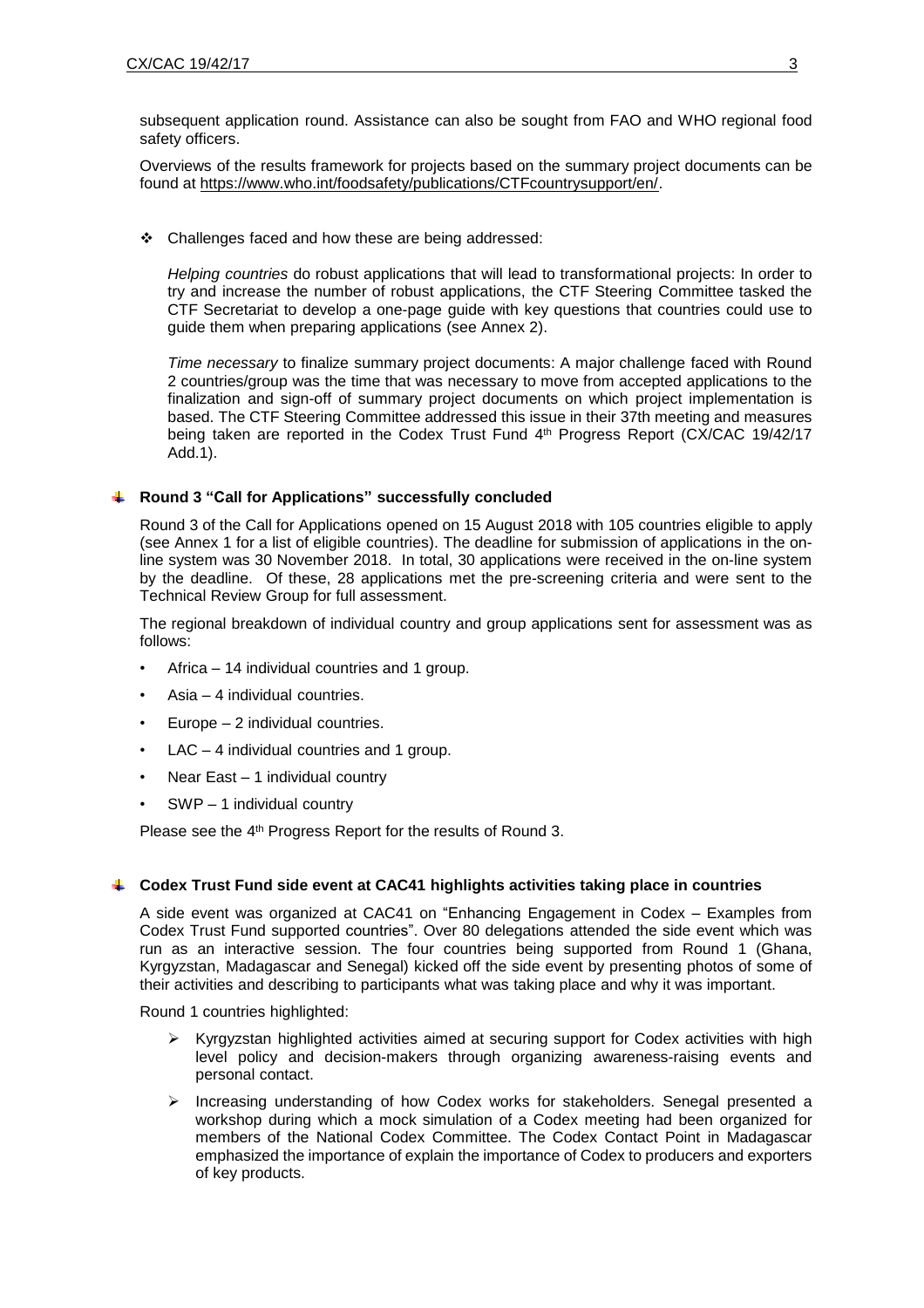$\triangleright$  Ghana highlighted the role that journalists play in conveying information to the wider society. To ensure that this information is accurate, journalists are being trained on food safety and Codex activities.

Project countries and partner countries called attention to the importance of sharing experience and partnering for better project outcomes. Ghana took advantage of their participation in CCCF to learn more about how Codex activities work in the Netherlands and their work on contaminants (see the video at [https://youtube/2ZHB-uO7r3o\)](https://youtube/2ZHB-uO7r3o). The Netherlands underscored that many countries are happy to contribute by sharing their knowledge, experience and practices. Countries were encouraged to "just ask".

Participants in the session called attention to:

- o The importance of securing political and economic support for Codex at the national level;
- o Peer learning and sharing between countries;
- $\circ$  The importance of doing a good diagnosis of Codex in the country and basing the application on the results;
- $\circ$  Addressing sustainability in the project design and implementation to ensure that the project results and Codex activities in the country continued after the three years of the project;
- $\circ$  Sharing information and material through the community page and library of the Codex Trust Fund website so that countries can learn from what has been done by others.

A report of the side event can be found at examples from codex trust fund [supported](http://www.fao.org/fao-who-codexalimentarius/sh-proxy/en/?lnk=1&url=https%253A%252F%252Fworkspace.fao.org%252Fsites%252Fcodex%252FMeetings%252FCX-701-41%252FCRDs%252FCAC41_CRD_36x.pdf) countries.

# **Codex Trust Fund governance - Meetings in 2018**

- o Advisory Group meetings. One meeting of the Advisory Group was held in 2018. Members of the Advisory Group gave input to the Steering Committee on: challenges faced by countries in preparation of applications and implementation; benefits of having a set of case studies demonstrating the value of Codex standards and how this can contribute to advocacy; fundraising; Codex capacity building being carried out. Reports of the Advisory Group can be accessed at *[http://www.who.int/foodsafety/publications/codex/CTFKeyDocuments/en/.](http://www.who.int/foodsafety/publications/codex/CTFKeyDocuments/en/)*
- o Steering Committee meetings. Summary notes can be accessed at *<http://www.who.int/foodsafety/publications/codex/CTFKeyDocuments/en/index1.html>*

### **Results of fundraising efforts in 2018**

The annual donor meeting held at CAC41 provided past, present and potential donors with an update on the liquidity forecast and provided an opportunity for exchange on future contributions. A facilitated interactive exercise was run to get feedback from donor countries on the impacts they expect to see from CTF-supported projects in countries. In terms of longer term outcomes and impacts, donor would like to see:

- 1. A political base for support to Codex in countries.
- 2. Countries actively participating in Codex and bringing forward the needs of their country.
- 3. Strong, solid and sustainable national Codex structures that show that a country can participate fully and effectively in Codex at all levels without donor support.

Donors also highlighted outputs from the Codex Trust Fund and from country projects that would be helpful in securing support for CTF:

- 1. Case studies on the projects from inception to impact.
- 2. Monitoring and evaluation on what is similar between projects
- 3. Videos that can be used to increase interest and provide evidence that contributions to CTF are well spent.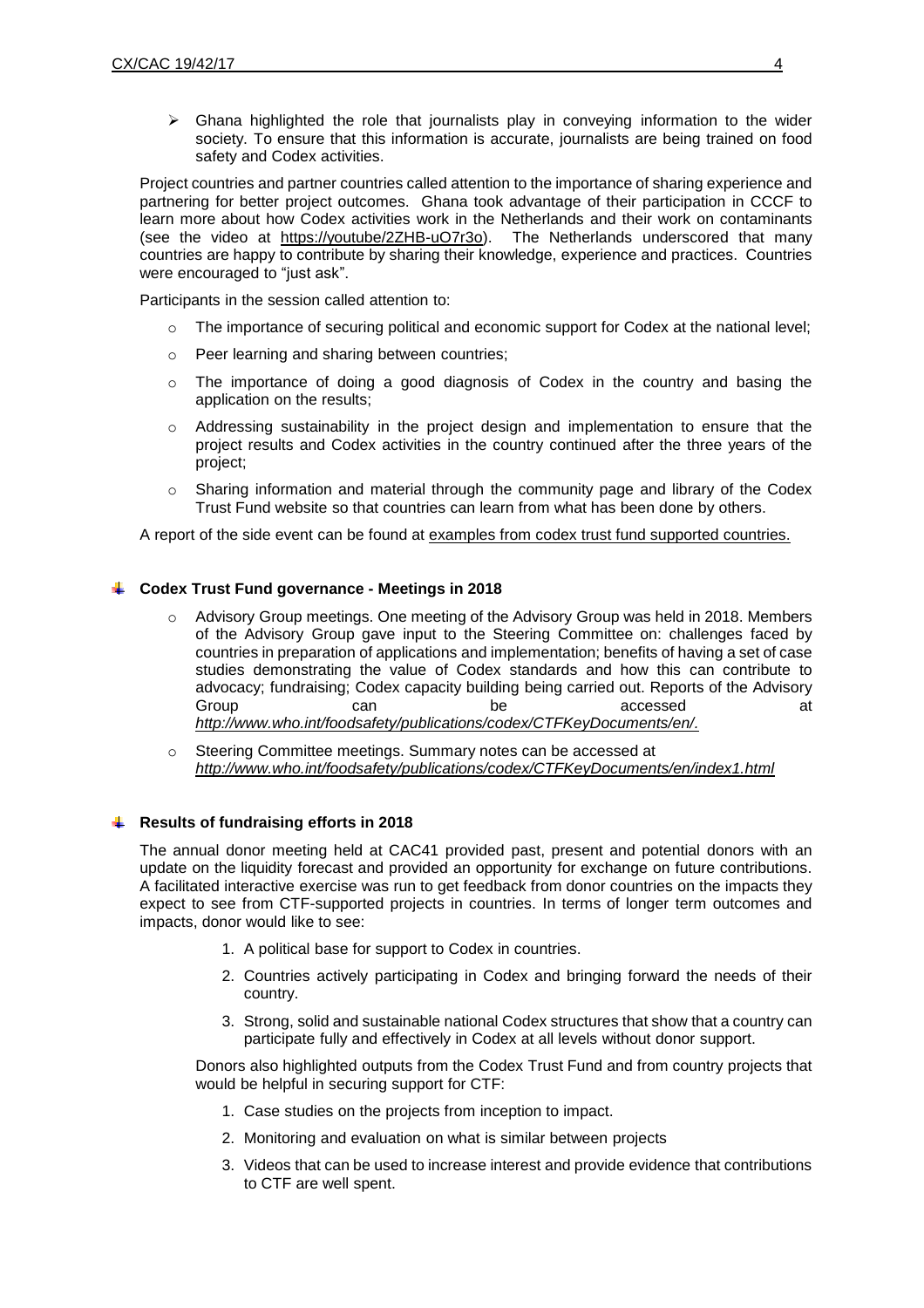4. Perspectives from countries on using Codex and how this has allowed them to access markets.

A few recommendations from the fundraising consultancy carried out in 2017 were implemented in 2018. Perhaps most importantly was that the CTF Administrator followed a 9-month on-line course in fundraising offered by the Institute of Fundraising in the United Kingdom. The knowledge gained from this course allowed the Administrator to draw up a fundraising plan for the period March 2018 to December 2019. This plan provided the strategy and roadmap for fundraising activities in the Codex Trust Fund and has resulted in more contacts, renewed and larger contributions from past donors and new contributions. One example of this is the contribution of NOK 3,000,000 received from Norway in December 2018 after a gap in funding to CTF from Norway of several years.

FAO, WHO and Codex Secretariat management and technical officers continue to be fully engaged in ensuring the optimal management and operation of CTF2. Many in-kind resources are made available to the Codex Trust Fund from each of the three entities. Technical support to and project management of CTF-supported countries is ensured by FAO and WHO officers at headquarters and regional level and constitutes resource inputs including staff time and travel. FAO, WHO and Codex Secretariat officers spend considerable time providing input to all CTF governance structures. The Codex Secretariat provides resources to cover interpretation costs at meetings of the Advisory Group and translation costs for some CTF documents. The communications team in the Codex Secretariat provides input for CTF communication materials.

While it would be difficult to quantify, all these human, technical and financial resources add value to the Codex Trust Fund and help multiply the impacts that can be achieved with donor inputs. They ensure that CTF work is fully embedded within and supporting Codex and wider food safety work that is being undertaken FAO and WHO, and they ensure that CTF is aligned with and contributing to the achievement of the Codex strategic plan.

#### **Communicating on the Codex Trust Fund**

Given the few resources (human and financial) available for communication activities, the Codex Trust Fund concentrates its communications activities using the Codex Trust Fund website.

The Codex Trust Fund continues to use different communications tools to: highlight activities in CTF-supported countries; make closer connections with work of the Codex Secretariat in advocating for and promoting Codex work; increasing donor visibility; involving stakeholders in the work of the Codex Trust Fund.

- The Codex Trust Fund website was reworked and updated prior to CAC41. Notable additions to the CTF website included:
	- o The launch of the CTF Community website which was established to serve as a platform where CTF-supported countries can share knowledge, tips, experiences and materials developed at at strengthening engagement in Codex activities at national, regional and global levels. All Codex member countries are encouraged to sign up for the CTF Community website at [https://workspace.who.int/sites/CodexTrustFund/Community/SitePages/Welcome.asp](https://workspace.who.int/sites/CodexTrustFund/Community/SitePages/Welcome.aspx) [x.](https://workspace.who.int/sites/CodexTrustFund/Community/SitePages/Welcome.aspx)
	- o The Community Library where CTF-supported countries and the CTF Secretariat can upload documents and materials produced in project countries. The aim of the library is to share these documents and materials as widely as possible with Codex members for inspiration and for adaptation and use in their own countries (CTF [community\)](https://workspace.who.int/sites/CodexTrustFund/Community/SitePages/Welcome.aspx).
- $\triangleright$  The CTF Secretariat produced the first Country Support Project Report for CAC41 detailing activities carried out, lessons learned and linkages in Round 1 countries (2017 [country](https://www.who.int/foodsafety/areas_work/food-standard/2017PR-1.pdf?ua=1) [project](https://www.who.int/foodsafety/areas_work/food-standard/2017PR-1.pdf?ua=1) report). Feedback on the report from Codex member countries was very positive and CTF donors highlighted the usefulness in fundraising discussions. A second edition is being produced for CAC42.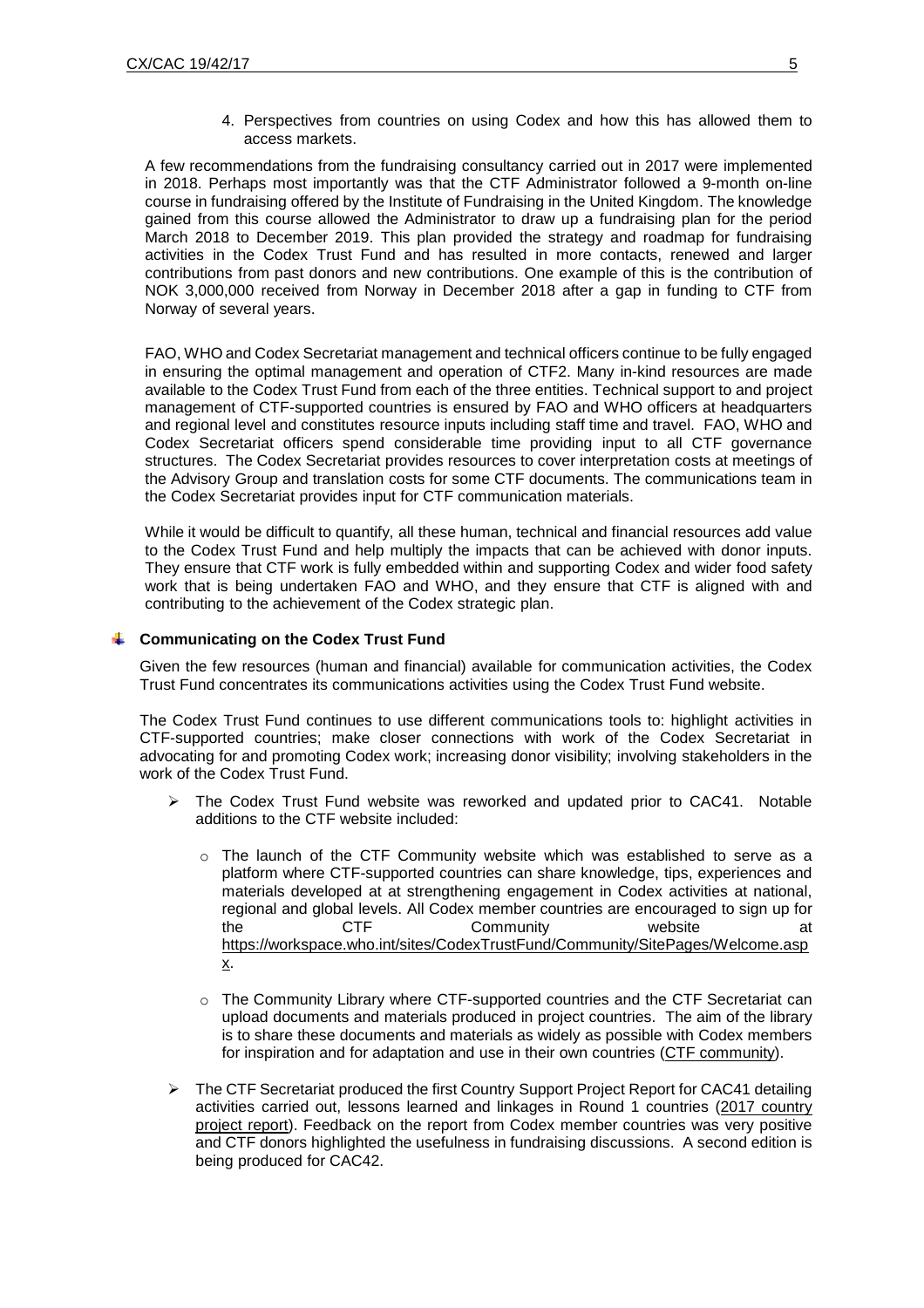# **C. MONITORING AND EVALUATION**

As reported in the 3<sup>rd</sup> Progress Report, the draft monitoring and evaluation (M&E) framework for CTF2 was discussed by the Steering Committee at its 26th meeting on 7 May 2018. The Codex Trust Fund continues to monitor the medium-term impacts of the supported provided by CTF1 and this is reported on in the Codex Trust Fund Monitoring and Evaluation Report (CX/CAC 19/42/17 Add.2). Data and information on relevant output indicators from the M&E framework for CTF2 were gathered in 2018 and are also reported on the CTF Monitoring and Evaluation Report.

The M&E framework will remain a living document that can be revised and updated as the Codex Trust Fund moves forward to ensure that it captures the essential outputs, outcomes and expected impacts of the programme.

# **D. FOOD CONSUMPTION SURVEY PROJECT FINAL REPORT (Initiated under CTF1)**

The project to increase and harmonize individual food consumption data for exposure assessment in selected ASEAN countries in the Codex Asian region was successfully completed in the first half of 2018.

In the period January 2016-June 2018 the project achieved the following:

- Food consumption survey in Lao PDR:
	- Data collection was performed nationwide including the 3 regions of Lao, 6 provinces, and 12 districts. The total sample size was set at 2016 respondents and took into consideration the need to capture the variability of diets among the subjects according to the different agro- ecological zones, urban and rural areas, and the two seasons of the year. The sample size was divided between the raining season (n=1008 respondents) and the dry season (n=1008 respondents). The sample for each age group was stratified by sex to equally represent females and males. The results of this survey are now made available on the FAO/WHO GIFT $[1]$  and FAO/WHO CIFOCOss<sup>[2]</sup> platforms.

Infants aged between 3-11 months mostly consume milk and milk products. This consumption of milk is decreasing when children are growing with 259, 88 and 31 g/day at respectively 1-3, 3-5 and 6-14 years old. In parallel, we observe the growing importance of cereals with 200, 407 and 526 g/day at respectively 1-3 , 3-5 and 6-14 years old. Cereals are the most consumed food group in adults with a mean consumption of 530 g/day.

Meat consumption is also increasing with age with respectively 10, 43, 63, 115 and 152 g/day at respectively 3-11 months, 1-3 years, 3-5 years, 6-15 years old and in adults. Pork meat represents 50% of all the different types of meat consumed. Fruit have a modest contribution to total food consumption in children (46 g/day), adolescents (57 g/day) and adults (72 g/day).

Plain water is the most frequently consumed beverage (97.2%) and most of the population drinks it at least six times a day (assuming an intake of 274.74 g/each time). Other frequently consumed beverages, in descending order, are soymilk, coffee, and orange flavoured water. Soft drinks are not one of the most highly consumed beverages.

 Regional harmonization of food consumption data: In 2018 continues technical support was provided to countries to map their food classification with FoodEx2. Agreement to share food consumption data was obtained from Indonesia, Lao PDR, Malaysia, Philippines and Vietnam. ASEAN remaining in the building steps toward the development of a harmonized region at regulatory but also trade levels, challenges beyond technical aspects

 $\overline{a}$ 

<sup>[1]</sup> GIFT: HTTP://WWW.FAO.ORG/GIFT-INDIVIDUAL-FOOD-[CONSUMPTION](http://www.fao.org/gift-individual-food-consumption/en/)/EN/

<sup>[2]</sup> CIFOCOSS: HTTP://APPS.WHO.INT/PESTICIDE-RESIDUES-JMPR-DATABASE/D[ASHBOARD](http://apps.who.int/pesticide-residues-jmpr-database/Dashboard)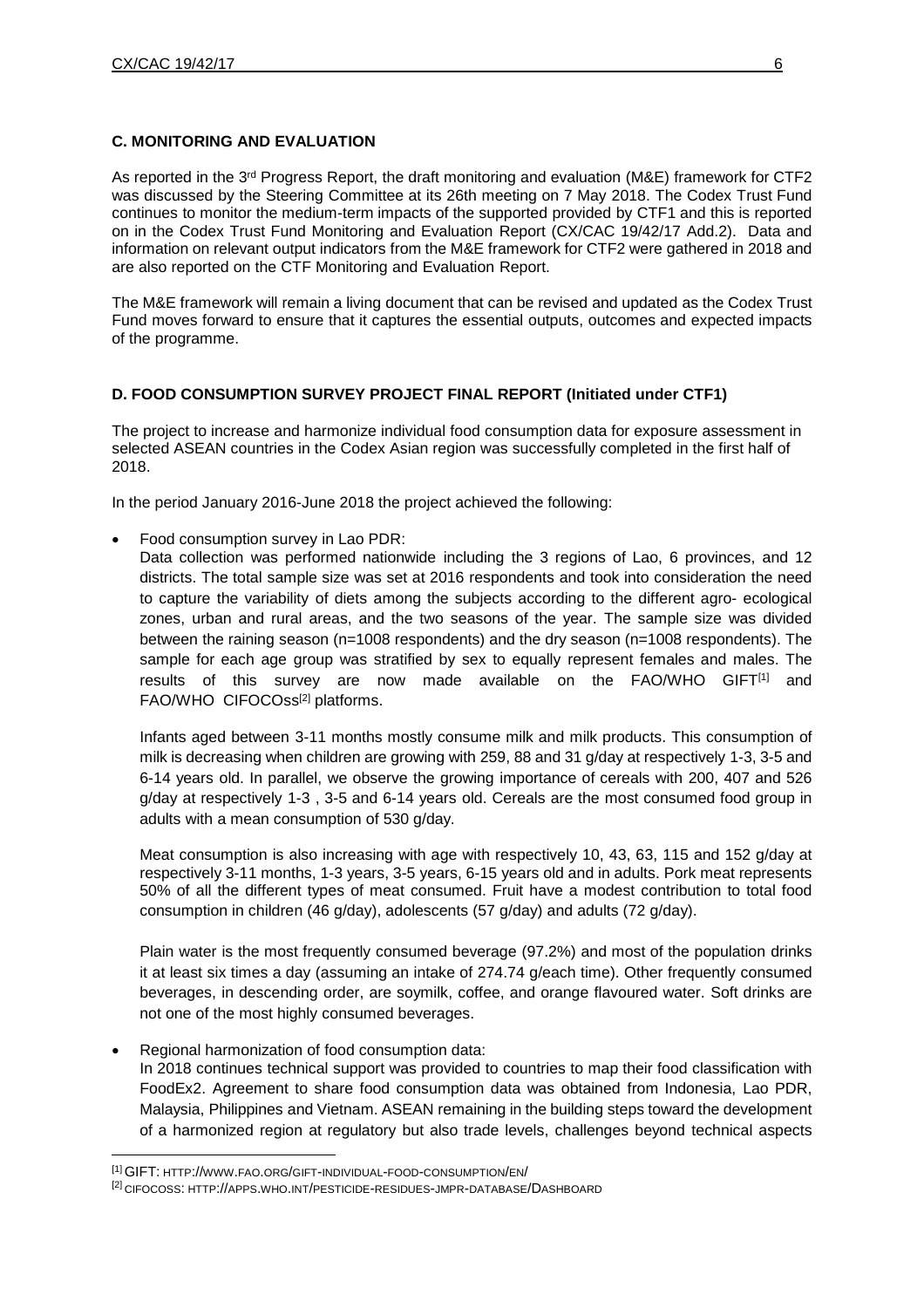were faced, especially on the commitment, expertise and availability of each relevant actor to lead the harmonization in each country. There is a clear need of regional lead to harmonized Food Consumption data which will be hopefully taken by ARAC and the most advanced countries on Food Consumption data collection and analysis.

# **E. FINANCIAL REPORTING**

This section gives information on the income and expenditure in 2018. Separate financial information is provided on the food consumption survey project as income and expenditure for this specific project is managed separately from other funding for the activities of CTF2. Staff cost and administrative costs associated with the CTF Secretariat are common to both and appear under the overall CTF2 financial reporting.

### **CTF2 income and expenditure 2018**

To provide a complete financial picture, this section gives financial information on:

- o Funding carried over at the end of December 2017;
- o Contributions received in 2018;
- o Expenditures on CTF2 in 2018;
- o Expenditures on the Food Consumption Survey.

On 1 January 2018 there was a positive balance of US\$ 1,024,579 which was carried over from 2017. During the period January – December 2018, a total of US\$ 2,300,849 was received as contributions from seven-member countries and the European Union (see Table 1)

| Table 1<br>Contributions received 1 January - 31 December 2018<br>(US\$) |           |  |  |  |
|--------------------------------------------------------------------------|-----------|--|--|--|
| Canada                                                                   | 81,037    |  |  |  |
| <b>European Union</b>                                                    | 249,737   |  |  |  |
| Germany                                                                  | 174,848   |  |  |  |
| Ireland                                                                  | 597,372   |  |  |  |
| Japan                                                                    | 146,643   |  |  |  |
| Malaysia                                                                 | 10,000    |  |  |  |
| Netherlands                                                              | 424,628   |  |  |  |
| New Zealand                                                              | 16,892    |  |  |  |
| Norway                                                                   | 349,692   |  |  |  |
| <b>United States</b>                                                     | 250,000   |  |  |  |
| Total                                                                    | 2,300,849 |  |  |  |

Expenditure recorded from Codex Trust Fund for the same period from 1 January – 31 December 2018 totalled US\$ 740,200 including Programme Support Costs (PSC). A breakdown of expenditure into budget categories appears in Table 2 below.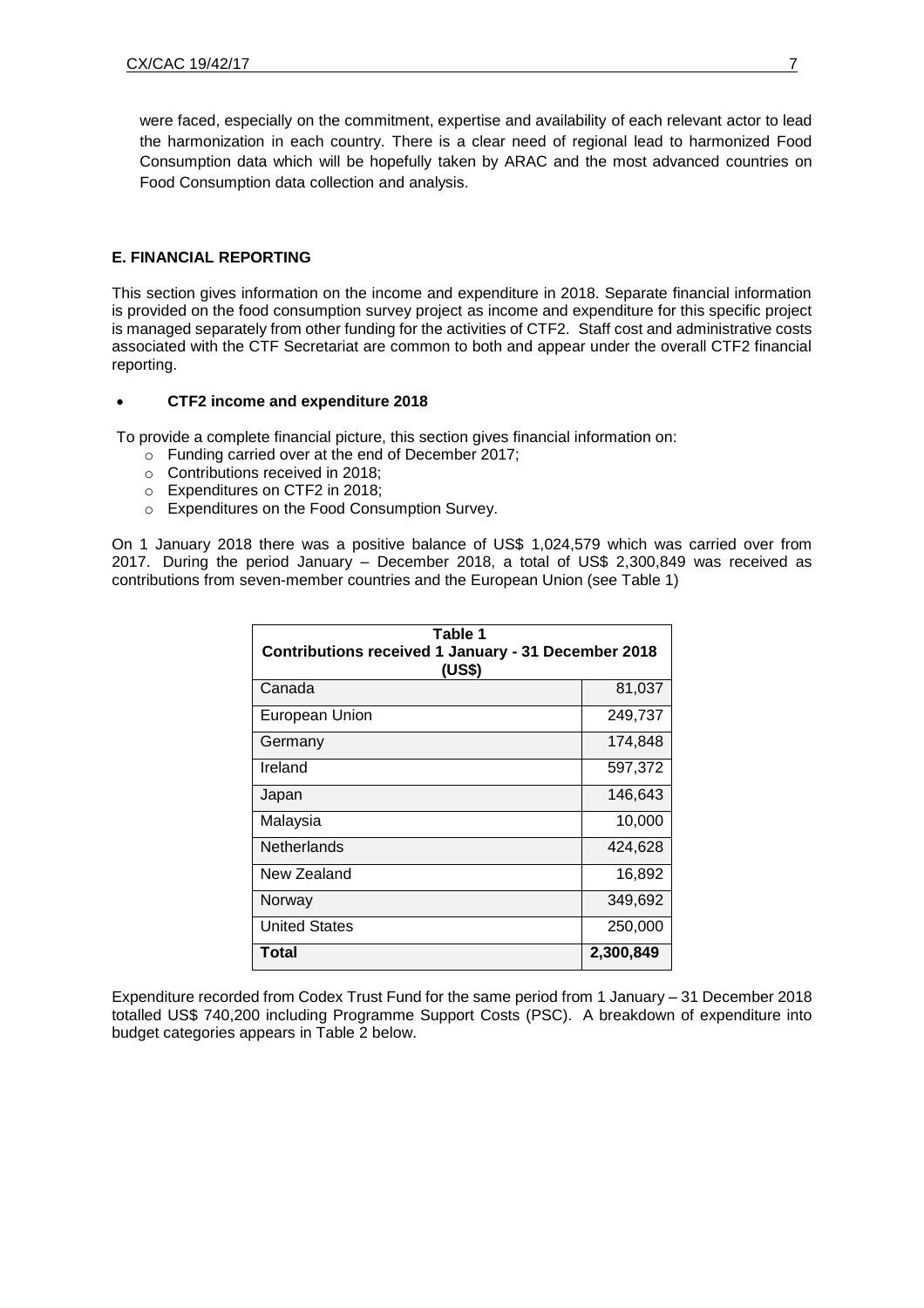| Table 2<br><b>Expenditures 1 January-31 December 2018</b><br>(US\$) |         |  |  |  |  |
|---------------------------------------------------------------------|---------|--|--|--|--|
| Support to countries                                                | 223,244 |  |  |  |  |
| <b>Project Administration</b>                                       | 624     |  |  |  |  |
| <b>Staff Cost</b>                                                   | 431,177 |  |  |  |  |
| Programme support cost<br>(PSC)                                     | 85,155  |  |  |  |  |
| <b>Total (including PSC)</b>                                        | 740,200 |  |  |  |  |

2018 was the third year of existence of the new FAO/WHO Codex Trust Fund (CTF2) and is still in a learning phase as the programme gains momentum. Delays in project implementation in Round 1 countries, and the time it took for Round 2 countries to finalize summary project documents and begin implementation are behind the low levels of expenditure on support to countries. Measures that are being taken to address these issues have been highlighted above. Staff costs are fixed as the CTF Secretariat continues to run with one technical staff and one administrative staff.

# **Food consumption survey project income and expenditures 2018**

In December 2015, an agreement was signed with the European Commission to provide funding for the food consumption survey for a total contribution of EUR 350,000 (US\$ 384,615). Total project expenditures as at 30 October 2018 were US\$ 437,693 (including PSC).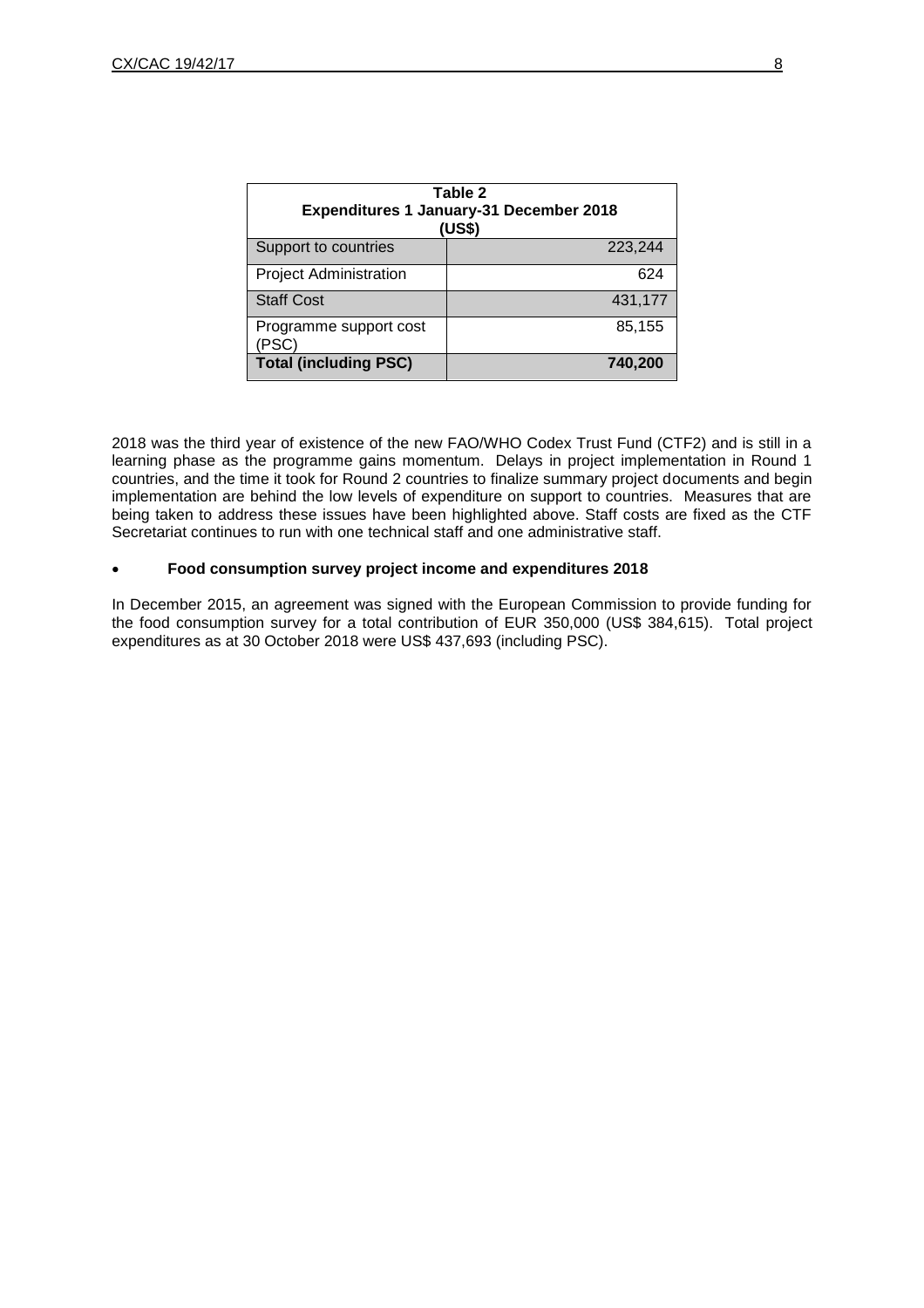# **Annex 1 - List of eligible countries**

105 eligible countries, subject to change with new Codex members or change in status of countries currently eligible, includes all countries with low & medium HDI, other low or middle-income SIDS and LLDCs with high HDI, LDCs & LICs are indicated in **bold font**

| <b>Codex region</b>                |                        |                   |                        |                 |                           |  |  |
|------------------------------------|------------------------|-------------------|------------------------|-----------------|---------------------------|--|--|
| Africa (48)                        | <b>Asia (16)</b>       | Europe $(9)$      | Latin American &       | Near East $(5)$ | <b>South-West Pacific</b> |  |  |
|                                    |                        |                   | Caribbean (17)         |                 | (10)                      |  |  |
| Angola, Benin, Botswana,           | Afghanistan,           | Armenia,          | Belize, Bolivia, Cuba, | Egypt, Iraq,    | Cook Islands, Fiji,       |  |  |
| <b>Burkina Faso, Burundi, Cabo</b> | Bangladesh, Bhutan,    | Azerbaijan,       | Dominica, Dominican    | Sudan, Syrian   | Kiribati, Micronesia      |  |  |
| Verde, Cameroon, Central African   | Cambodia, DPR          | Kazakhstan,       | Rep., El Salvador,     | Arab Rep.,      | (FS of), Nauru, Papua     |  |  |
| Republic, Chad, Comoros,           | Korea, India,          | Kyrgyzstan, North | Grenada, Guatemala,    | Yemen           | New Guinea, Samoa,        |  |  |
| Congo, Côte d'Ivoire, DR Congo,    | Indonesia, Lao PDR,    | Macedonia,        | Guyana, Haiti,         |                 | Solomon Islands,          |  |  |
| Djibouti, Eritrea, Eswatini,       | Maldives, Mongolia,    | Republic of       | Honduras, Jamaica,     |                 | Tonga, Vanuatu            |  |  |
| Ethiopia, Equatorial Guinea,       | Myanmar, Nepal,        | Moldova,          | Nicaragua, Paraguay,   |                 |                           |  |  |
| Gabon, Gambia, Ghana, Guinea,      | Pakistan, Philippines, | Tajikistan,       | Saint Lucia, Saint     |                 |                           |  |  |
| Guinea-Bissau, Kenya, Lesotho,     | Timor-Leste, Viet Nam  | Turkmenistan,     | Vincent & the          |                 |                           |  |  |
| Liberia, Madagascar, Malawi,       |                        | Uzbekistan        | Grenadines, Suriname   |                 |                           |  |  |
| Mali, Mauritania, Mauritius,       |                        |                   |                        |                 |                           |  |  |
| Morocco, Mozambique, Namibia,      |                        |                   |                        |                 |                           |  |  |
| Niger, Nigeria, Rwanda, Sao        |                        |                   |                        |                 |                           |  |  |
| Tome and Principe, Senegal,        |                        |                   |                        |                 |                           |  |  |
| Sierra Leone, Somalia, South       |                        |                   |                        |                 |                           |  |  |
| Africa, South Sudan, Togo,         |                        |                   |                        |                 |                           |  |  |
| Uganda, United Rep. of Tanzania,   |                        |                   |                        |                 |                           |  |  |
| Zambia, Zimbabwe                   |                        |                   |                        |                 |                           |  |  |

**Abbreviations: Sources of information:**<br>
LDC – least developed country **butters butters**://www.un.org/develo

https://www.un.org/development/desa/dpad/wp-content/uploads/sites/45/publication/ldc\_list.pdf HDI – human development index [http://hdr.undp.org/sites/default/files/2016\\_human\\_development\\_report.pdf](http://hdr.undp.org/sites/default/files/2016_human_development_report.pdf)<br>LIC – low income country http://data.worldbank.org/about/country-and-lending-groups LIC – low income country<br>
LIC – low income country<br>
SIDS – small island developing state<br>
http://unohrlls.org/about-sids/country-profiles/ <http://unohrlls.org/about-sids/country-profiles/> LLDC – landlocked developing country <http://unohrlls.org/about-lldcs/country-profiles/>